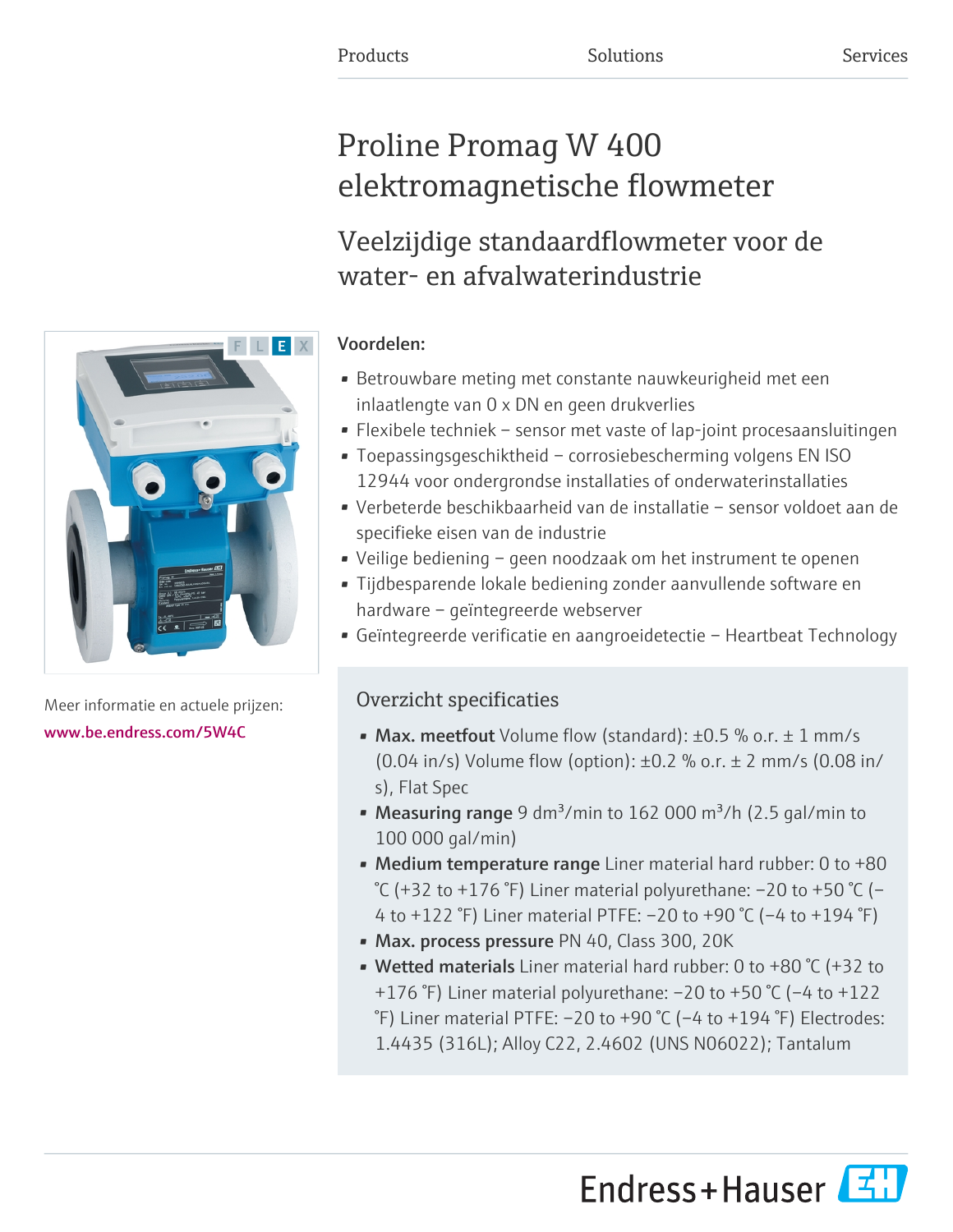Toepassingsgebied: Met zijn internationale goedkeuringen voor custody transfer en drinkwater is de Promag W geschikt voor de meest uiteenlopende toepassingen. Het instrument is als compacte uitvoering en als remote uitvoering leverbaar. De Promag W 400 bespaart u tijd en geld dankzij de brede functionaliteit van de transmitter, die voor water en afvalwater is geoptimaliseerd. Bovendien garandeert de Heartbeat Technology betrouwbare metingen en verificaties volgens de regels.

# Kenmerken en specificaties

## Liquids Meetprincipe

Electromagnetic

#### Product headline

Versatile standard flowmeter for the water and wastewater industry. Reliable measurement at constant accuracy with 0 x DN inlet run and no pressure loss.

Ideal for water measurement, e.g. drinking water, utility water and industrial/municipal wastewater.

#### Sensor features

Flexible engineering – sensor with fixed or lap-joint process connections. Application fitness – EN ISO 12944 corrosion protection for underground or underwater installation. Improved plant availability – sensor compliant with industry-specific requirements.

International drinking water approvals. Degree of protection IP68 (Type 6P enclosure). Approved for custody transfer to MI-001/OIML R49.

#### Transmitter features

Safe operation – no need to open the device due to display with touch control, background lighting. Time - saving local operation without additional software and hardware – integrated web server. Integrated verification – Heartbeat Technology.

Transmitter housing made of durable polycarbonate or aluminium. WLAN access. Integrated data logger: measured values monitoring.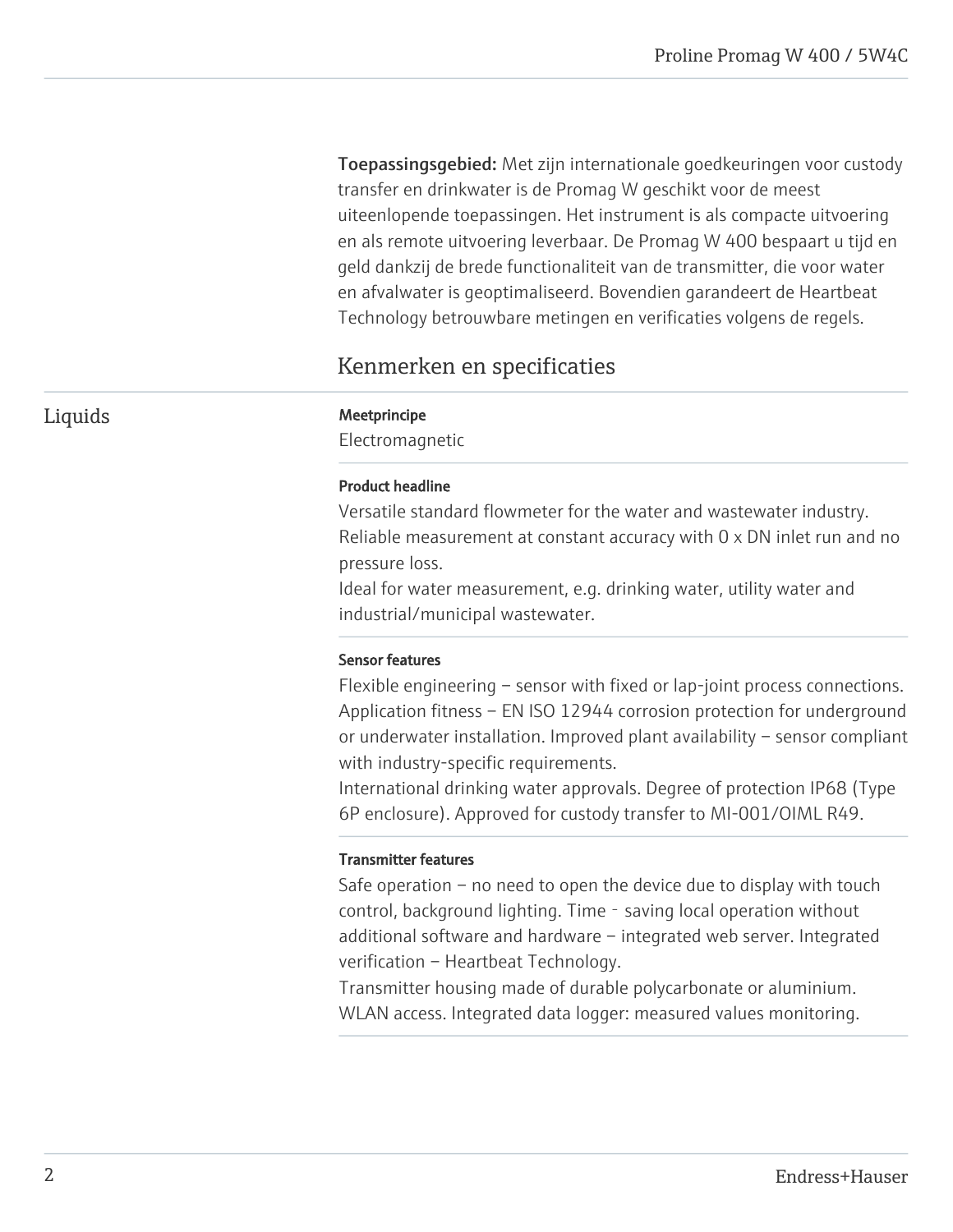# Liquids

#### Nominal diameter range

DN 25 to 2400 (1 to 90")

#### Wetted materials

Liner material hard rubber: 0 to  $+80$  °C ( $+32$  to  $+176$  °F) Liner material polyurethane:  $-20$  to  $+50$  °C ( $-4$  to  $+122$  °F) Liner material PTFE:  $-20$  to  $+90$  °C ( $-4$  to  $+194$  °F) Electrodes: 1.4435 (316L); Alloy C22, 2.4602 (UNS N06022); Tantalum

#### Measured variables

Volume flow, conductivity, mass flow

#### Max. meetfout

Volume flow (standard):  $\pm 0.5$  % o.r.  $\pm$  1 mm/s (0.04 in/s) Volume flow (option):  $\pm 0.2$  % o.r.  $\pm$  2 mm/s (0.08 in/s), Flat Spec

## Measuring range

9 dm<sup>3</sup>/min to 162 000 m<sup>3</sup>/h (2.5 gal/min to 100 000 gal/min)

#### Max. process pressure

PN 40, Class 300, 20K

#### Medium temperature range

Liner material hard rubber: 0 to  $+80$  °C ( $+32$  to  $+176$  °F) Liner material polyurethane:  $-20$  to  $+50$  °C ( $-4$  to  $+122$  °F) Liner material PTFE:  $-20$  to  $+90$  °C ( $-4$  to  $+194$  °F)

#### Ambient temperature range

Liner material hard rubber: 0 to  $+80$  °C ( $+32$  to  $+176$  °F) Liner material polyurethane:  $-20$  to  $+50$  °C ( $-4$  to  $+122$  °F)

## Sensor housing material

DN 25 to 300 (1 to 12"): AlSi10Mg, coated DN 25 to 2000 (1 to 78"): Carbon steel with protective varnish Sensor connection housing (standard): AlSi10Mg, coated Sensor connection housing (option): Polycarbonate

## Transmitter housing material

Polycarbonat; AlSi10Mg, coated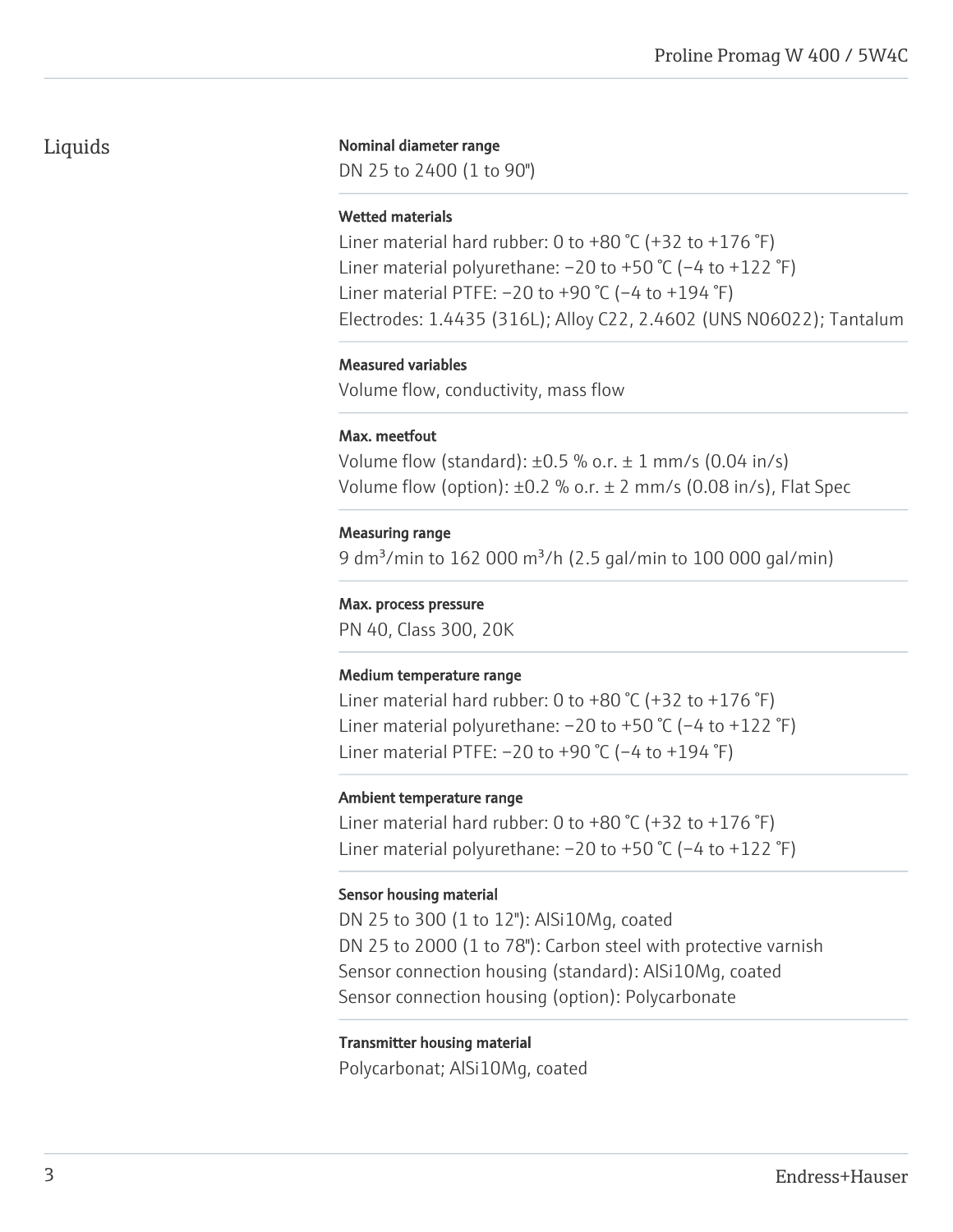# Liquids

#### Degree of protection

Compact version: IP66/67, type 4X enclosure Sensor remote version (standard): IP66/67, type 4X enclosure Sensor remote version (option): IP68, type 6P enclosure, with protective varnish according to EN ISO 12944 C5‐M/Im1/Im2/Im3 Transmitter remote version: IP66/67, Type 4X enclosure

#### Display/Operation

4‐line backlit display with touch control (operation from outside) Configuration via local display, web browser and operating tools possible

## **Outputs**

3 ouputs: 0‐20 mA/4‐20 mA HART (active) Pulse/frequency/switch output (passive) Pulse/frequency output (passive) Switch output (passive)

#### Inputs

Status input

#### Digital communication

HART, PROFIBUS DP, EtherNet/IP, Modbus RS485

#### Power supply

AC 100…240 V / AC/DC 24 V

#### Hazardous area approvals

cCSAus

#### Metrological approvals and certificates

Calibration performed on accredited calibration facilities (acc. to ISO/IEC 17025), NAMUR

Custody transfer according to MI‐001 or OIML R49 (optional class I in combination with 0DN inlet run)